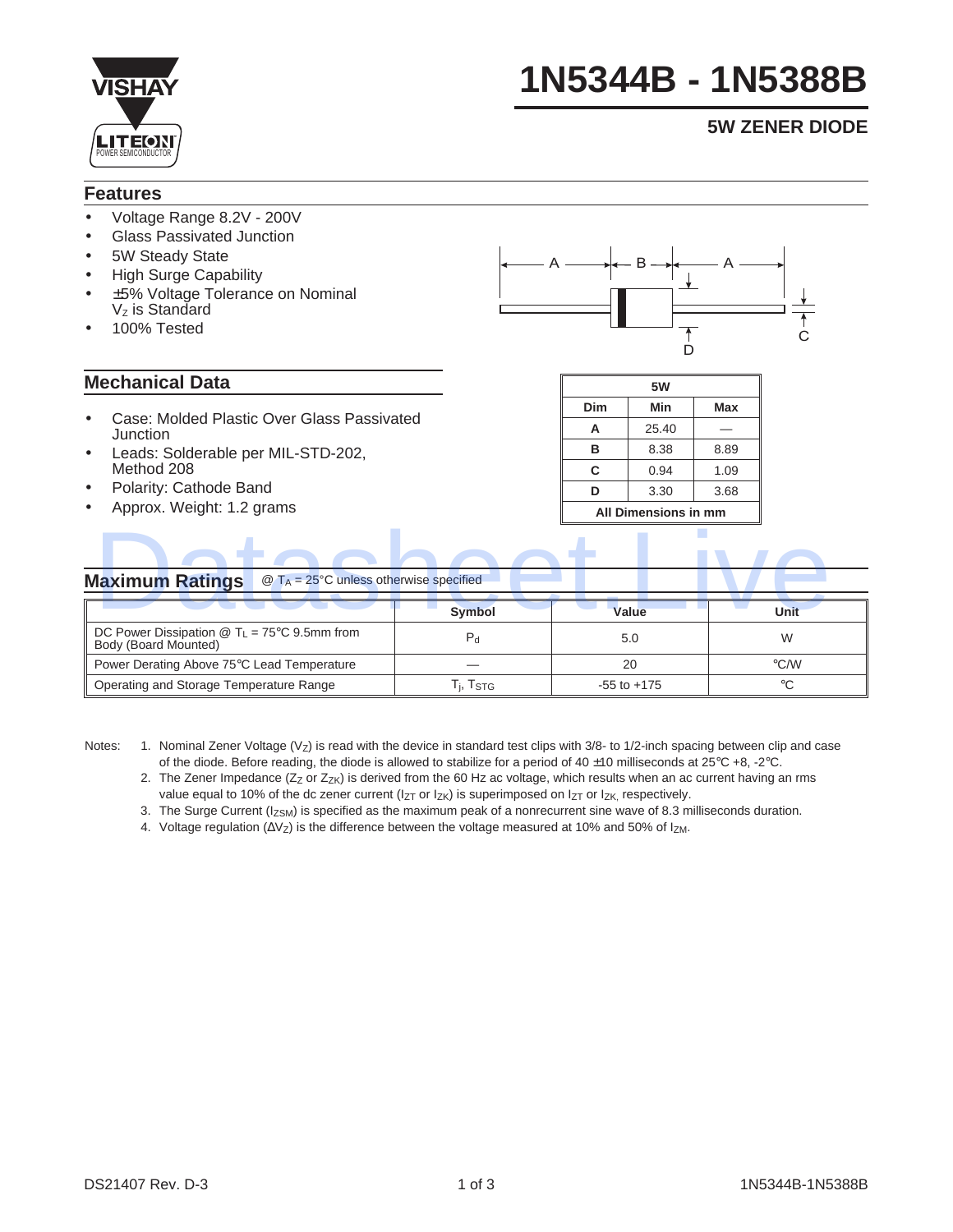## **Electrical Characteristics** @ T<sub>A</sub> = 25°C unless otherwise specified

| Part<br><b>Number</b> | Regulator<br>Voltage<br>(V <sub>Z)</sub><br>Volts | <b>Test</b><br><b>Current</b><br>(I <sub>Z</sub> )<br>mA dc | <b>Maximum</b><br><b>Dynamic</b><br>Impedance<br>$(Z_Z)$<br>Ohms | <b>Maximum</b><br><b>Reverse</b><br><b>Current</b><br>$(I_R)$ | I <sub>R</sub> Test<br>Voltage<br>$(V_R)$<br>Volts | <b>Maximum</b><br>Regulator<br>Current<br>$(I_{ZM})$ | <b>Maximum</b><br><b>Dynamic</b><br>Knee<br>Impedance<br>$(Z_{ZK}$<br>@1.0mA) | <b>Maximum</b><br><b>Surge</b><br><b>Current</b><br>(Izsm) | <b>Maximum</b><br>Voltage<br><b>Regulation</b><br>$(\Delta V_Z)$<br>Volts |
|-----------------------|---------------------------------------------------|-------------------------------------------------------------|------------------------------------------------------------------|---------------------------------------------------------------|----------------------------------------------------|------------------------------------------------------|-------------------------------------------------------------------------------|------------------------------------------------------------|---------------------------------------------------------------------------|
|                       |                                                   |                                                             |                                                                  | μA                                                            |                                                    | mA                                                   | Ohms                                                                          | <b>Amperes</b>                                             |                                                                           |
| 1N5344B               | 8.2                                               | 150                                                         | 1.5                                                              | 10                                                            | 6.2                                                | 580                                                  | 200                                                                           | 10.0                                                       | 0.20                                                                      |
| 1N5345B               | 8.7                                               | 150                                                         | 2.0                                                              | 10                                                            | 6.6                                                | 545                                                  | 200                                                                           | 9.5                                                        | 0.20                                                                      |
| 1N5346B               | 9.1                                               | 150                                                         | 2.0                                                              | 7.5                                                           | 6.9                                                | 520                                                  | 150                                                                           | 9.2                                                        | 0.22                                                                      |
| 1N5347B               | 10                                                | 125                                                         | 2.0                                                              | 5.0                                                           | 7.6                                                | 475                                                  | 125                                                                           | 8.6                                                        | 0.22                                                                      |
| 1N5348B               | 11                                                | 125                                                         | 2.5                                                              | 5.0                                                           | 8.4                                                | 430                                                  | 125                                                                           | 8.0                                                        | 0.25                                                                      |
| 1N5349B               | 12                                                | 100                                                         | 2.5                                                              | 2.0                                                           | 9.1                                                | 395                                                  | 125                                                                           | 7.5                                                        | 0.25                                                                      |
| 1N5350B               | 13                                                | 100                                                         | 2.5                                                              | 1.0                                                           | 9.9                                                | 365                                                  | 100                                                                           | 7.0                                                        | 0.25                                                                      |
| 1N5351B               | 14                                                | 100                                                         | 2.5                                                              | 1.0                                                           | 10.6                                               | 340                                                  | 75.0                                                                          | 6.7                                                        | 0.25                                                                      |
| 1N5352B               | 15                                                | 75                                                          | 2.5                                                              | 1.0                                                           | 11.5                                               | 315                                                  | 75.0                                                                          | 6.3                                                        | 0.25                                                                      |
| 1N5353B               | 16                                                | 75                                                          | 2.5                                                              | 1.0                                                           | 12.2                                               | 295                                                  | 75.0                                                                          | 6.0                                                        | 0.30                                                                      |
| 1N5354B               | 17                                                | 70                                                          | 2.5                                                              | 0.5                                                           | 12.9                                               | 280                                                  | 75.0                                                                          | 5.8                                                        | 0.35                                                                      |
| 1N5355B               | 18                                                | 65                                                          | 2.5                                                              | 0.5                                                           | 13.7                                               | 264                                                  | 75.0                                                                          | 5.5                                                        | 0.40                                                                      |
| 1N5356B               | 19                                                | 65                                                          | 3.0                                                              | 0.5                                                           | 14.4                                               | 250                                                  | 75.0                                                                          | 5.3                                                        | 0.40                                                                      |
| 1N5357B               | 20                                                | 65                                                          | 3.0                                                              | 0.5                                                           | 15.2                                               | 237                                                  | 75.0                                                                          | 5.1                                                        | 0.40                                                                      |
| 1N5358B               | 22                                                | 50                                                          | 3.5                                                              | 0.5                                                           | 16.7                                               | 216                                                  | 75.0                                                                          | 4.7                                                        | 0.45                                                                      |
| 1N5359B               | 24                                                | 50                                                          | 3.5                                                              | 0.5                                                           | 18.2                                               | 198                                                  | 100                                                                           | 4.4                                                        | 0.55                                                                      |
| 1N5360B               | 25                                                | 50                                                          | 4.0                                                              | 0.5                                                           | 19.0                                               | 190                                                  | 110                                                                           | 4.3                                                        | 0.55                                                                      |
| 1N5361B               | 27                                                | 50                                                          | 5.0                                                              | 0.5                                                           | 20.6                                               | 176                                                  | 120                                                                           | 4.1                                                        | 0.60                                                                      |
| 1N5362B               | 28                                                | 50                                                          | 6.0                                                              | 0.5                                                           | 21.2                                               | 170                                                  | 130                                                                           | 3.9                                                        | 0.60                                                                      |
| 1N5363B               | 30                                                | 40                                                          | 8.0                                                              | 0.5                                                           | 22.8                                               | 158                                                  | 140                                                                           | 3.7                                                        | 0.60                                                                      |
| 1N5364B               | 33                                                | 40                                                          | 10                                                               | 0.5                                                           | 25.1                                               | 144                                                  | 150                                                                           | 3.5                                                        | 0.60                                                                      |
| 1N5365B               | 36                                                | 30                                                          | 11                                                               | 0.5                                                           | 27.4                                               | 132                                                  | 160                                                                           | 3.3                                                        | 0.65                                                                      |
| 1N5366B               | 39                                                | 30                                                          | 14                                                               | 0.5                                                           | 29.7                                               | 122                                                  | 170                                                                           | 3.1                                                        | 0.65                                                                      |
| 1N5367B               | 43                                                | 30                                                          | 20                                                               | 0.5                                                           | 32.7                                               | 110                                                  | 190                                                                           | 2.8                                                        | 0.70                                                                      |
| 1N5368B               | 47                                                | 25                                                          | 25                                                               | 0.5                                                           | 35.8                                               | 100                                                  | 210                                                                           | 2.7                                                        | 0.80                                                                      |
| 1N5369B               | 51                                                | 25                                                          | 27                                                               | 0.5                                                           | 38.8                                               | 93.0                                                 | 230                                                                           | 2.5                                                        | 0.90                                                                      |
| 1N5370B               | 56                                                | 20                                                          | 35                                                               | 0.5                                                           | 42.6                                               | 86.0                                                 | 280                                                                           | 2.3                                                        | 1.00                                                                      |
| 1N5371B               | 60                                                | 20                                                          | 40                                                               | 0.5                                                           | 45.5                                               | 79.0                                                 | 350                                                                           | 2.2                                                        | 1.20                                                                      |
| 1N5372B               | 62                                                | 20                                                          | 42                                                               | 0.5                                                           | 47.1                                               | 76.0                                                 | 400                                                                           | 2.1                                                        | 1.35                                                                      |
| 1N5373B               | 68                                                | 20                                                          | 44                                                               | 0.5                                                           | 51.7                                               | 70.0                                                 | 500                                                                           | 2.0                                                        | 1.50                                                                      |
| 1N5374B               | 75                                                | 20                                                          | 45                                                               | 0.5                                                           | 56.0                                               | 63.0                                                 | 620                                                                           | 1.9                                                        | 1.60                                                                      |
| 1N5375B               | 82                                                | 15                                                          | 65                                                               | 0.5                                                           | 62.2                                               | 58.0                                                 | 720                                                                           | 1.8                                                        | 1.80                                                                      |
| 1N5376B               | 87                                                | 15                                                          | 75                                                               | 0.5                                                           | 66.0                                               | 54.5                                                 | 760                                                                           | 1.7                                                        | 2.00                                                                      |
| 1N5377B               | 91                                                | 15                                                          | 75                                                               | 0.5                                                           | 69.2                                               | 52.5                                                 | 760                                                                           | 1.6                                                        | 2.20                                                                      |
| 1N5378B               | 100                                               | 12                                                          | 90                                                               | 0.5                                                           | 76.0                                               | 47.5                                                 | 800                                                                           | 1.5                                                        | 2.30                                                                      |
| 1N5379B               | 110                                               | 12                                                          | 125                                                              | 0.5                                                           | 83.6                                               | 43.0                                                 | 1000                                                                          | 1.4                                                        | 2.50                                                                      |
| 1N5380B               | 120                                               | 10                                                          | 170                                                              | 0.5                                                           | 91.2                                               | 39.5                                                 | 1150                                                                          | 1.3                                                        | 2.50                                                                      |
| 1N5381B               | 130                                               | 10                                                          | 190                                                              | 0.5                                                           | 98.8                                               | 36.6                                                 | 1250                                                                          | 1.2                                                        | 2.50                                                                      |
| 1N5382B               | 140                                               | 8.0                                                         | 230                                                              | 0.5                                                           | 106                                                | 34.0                                                 | 1500                                                                          | 1.2                                                        | 2.50                                                                      |
| 1N5383B               | 150                                               | 8.0                                                         | 330                                                              | 0.5                                                           | 114                                                | 31.6                                                 | 1500                                                                          | 1.1                                                        | 3.00                                                                      |
| 1N5384B               | 160                                               | 8.0                                                         | 350                                                              | 0.5                                                           | 122                                                | 29.4                                                 | 1650                                                                          | 1.1                                                        | 3.00                                                                      |
| 1N5385B               | 170                                               | 8.0                                                         | 380                                                              | 0.5                                                           | 129                                                | 28.0                                                 | 1750                                                                          | 1.0                                                        | 3.00                                                                      |
| 1N5386B               | 180                                               | 5.0                                                         | 430                                                              | 0.5                                                           | 137                                                | 26.4                                                 | 1750                                                                          | 1.0                                                        | 4.00                                                                      |
| 1N5387B               | 190                                               | 5.0                                                         | 450                                                              | 0.5                                                           | 144                                                | 25.0                                                 | 1850                                                                          | 0.9                                                        | 5.00                                                                      |
| 1N5388B               | 200                                               | 5.0                                                         | 480                                                              | 0.5                                                           | 152                                                | 23.6                                                 | 1850                                                                          | 0.9                                                        | 5.00                                                                      |

 $V_F = 1.2V$  max at  $I_F = 1.0A$  all types.

Suffix 'B' denotes 5% tolerance which is standard.